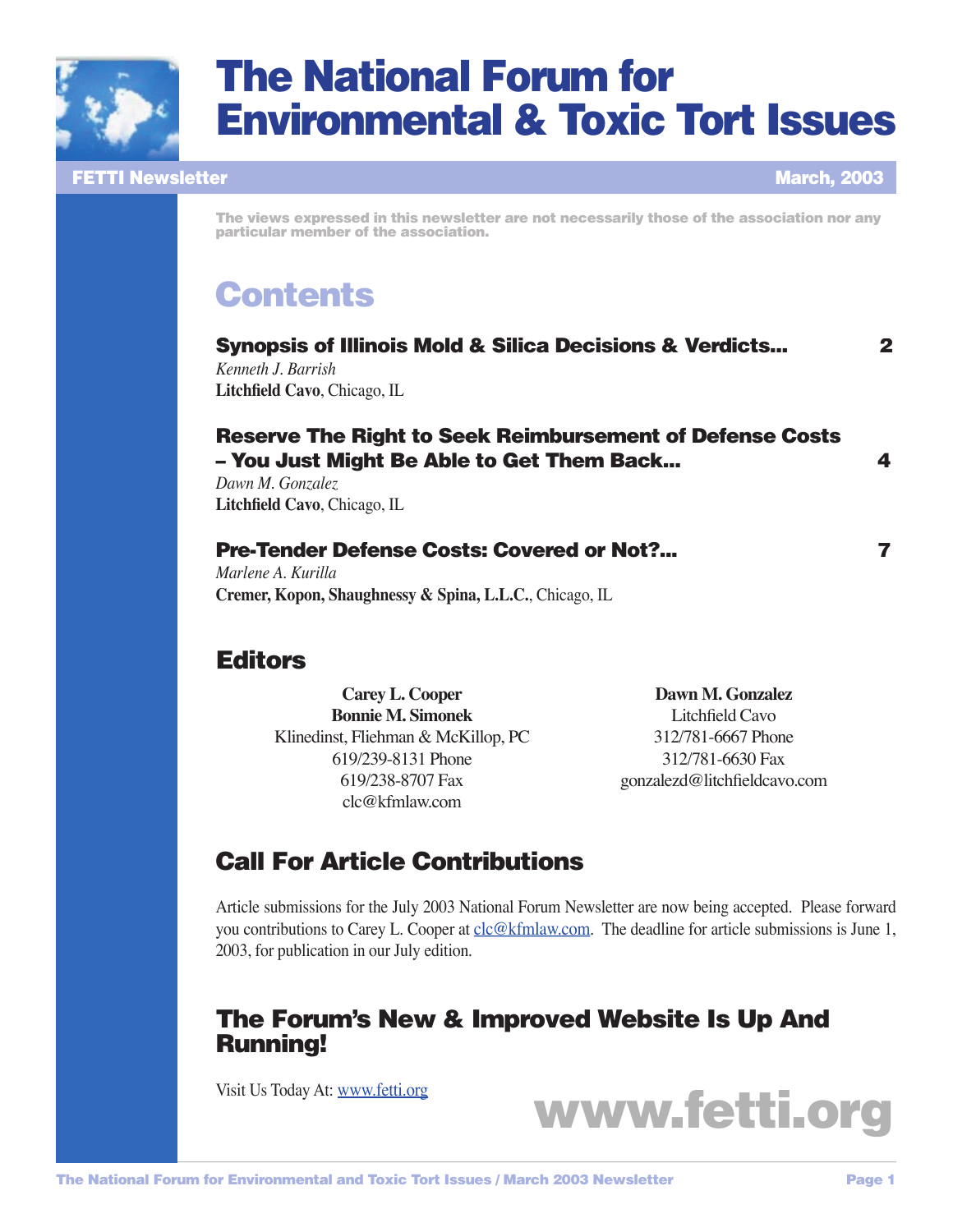# Synopsis of Illinois Mold & Silica Decisions and **Verdicts**

Kenneth J. Barrish Litchfield Cavo Chicago, IL 312/781-6640 Phone 312/781-6630 Fax

# MOLD CLAIMS

# Illinois Case Law On Mold Claims

In Washington Court Condominium Association-Four et al. v. Washington-Golf Corp. et al., 150 Ill. App. 3d 681, 501 N.E.2d 1290 (1st Dist. 1986), condominium owners brought suit against a general contractor and two subcontractors alleging negligence and breach of implied warranty of habitability among other theories of recovery. Plaintiffs alleged that Defendant, Weather Shield, negligently supplied windows and exterior sliding glass doors resulting in water damage to the insulation, walls, ceilings, and electrical outlets of their apartments. As a result of the water damage, the plaintiffs alleged that mold began to grow in their homes. One plaintiff alleged that the mold growth caused severe respiratory problems and an allergic reaction in her son. The plaintiff sued under the tort theory of negligence. The defendant brought a motion to dismiss the negligence count on the ground that the economic loss doctrine barred recovery. In Illinois, the economic loss doctrine requires physical harm, not just economic loss to recover under this tort. Since plaintiff's minor son who suffered severe respiratory problems and an allegoric reaction from the mold growth on the

carpeting was never brought in as a party to the action, the court held that the plaintiffs were not able to rely on this injury to defeat the economic loss doctrine. The appellate court reversed the trial court's denial of Weather Shield's motion to dismiss plaintiff's negligence action. The appellate court reasoned that the dismissal of plaintiff's complaint focused on the windows and sliding doors not working properly which constitutes only an economic loss. The appellate court reversed the trial court's denial of Whether Shield's motion to dismiss the plaintiff's breach of implied warranty of habitability claim. The appellate court found that the cause of action for breach of warranty of habitability did not extend to the sub-contractor, Weather Shield, because the general contractor was a viable entity.

In Wilson v. Indiana Insurance Co., 150 Ill. App. 3d 669, 502 N.E.2d 69 (4th Dist. 1986), the insured filed a complaint against its insurer, Indiana Insurance Company for its refusal to pay a claim under the homeowner's policy. The plaintiff and her husband entered into a homeowner's insurance contract with defendant, Indiana Insurance Company in March of 1981. In early January of 1983, while plaintiff was away from the home for four days, a pipe burst and water was absorbed into the structure and flooring of the home. Plaintiff did not become aware of the damage until late November of 1983. Plaintiff canceled her insurance with Indiana in March of 1983, three months after the pipe burst, and purchased insurance from Pekin Insurance Co.(a non-party). In November of 1983, plaintiff filed a claim with Pekin. On January 23, 1984, Pekin denied coverage because the damage occurred before the Pekin policy became effective. In late January of 1984, over one year after the pipe burst, plaintiff filed a claim with Indiana Insurance Company. After investigation, Indiana denied coverage. Indiana's insurance contract provided that suits on the policy must be commenced within 12 months from the inception of the loss. Since the plaintiff failed to notify Indiana of the loss in time, the plaintiff lost her contractual right to file suit. In addition, Indiana's insurance policy provided an exception for mold and wet or dry rot, among other exclusions. Indiana moved to dismiss plaintiff's complaint. The trial court granted defendant's motion and dismissed plaintiff's complaint. The plaintiff appealed the dismissal of plaintiff's complaint. The appellate court affirmed the dismissal of her complaint. The appellate court based its decision on the fact that plaintiff failed to timely notify Indiana within the 12 month limitations period as set forth in the insurance policy. Therefore, the appellate court never addressed whether the provision excluding mold and wet or dry rot from coverage precluded plaintiff's recovery.

# Illinois Jury Verdicts and Settlements in Mold Claims

Moldy Storage of Household Belongings Triggers Allergy. Hanson v. Atlas Van Lines, 92 L 212, November 17, 1995. Verdict: \$5.8 Million. Defendants negligently permitted plaintiffs' household goods to become wet, moldy, mildewed and bug-infested during a two-month storage while plaintiffs (husband and wife) were waiting for their new home to be built. Plaintiff, husband, age 39, suffered an allergic reaction caused by exposure to the moldy, mildewed and bug-infested boxes, resulting in cardiopulmonary arrest. Husband regained consciousness after originally being pronounced dead on arrival. Husband suffered permanent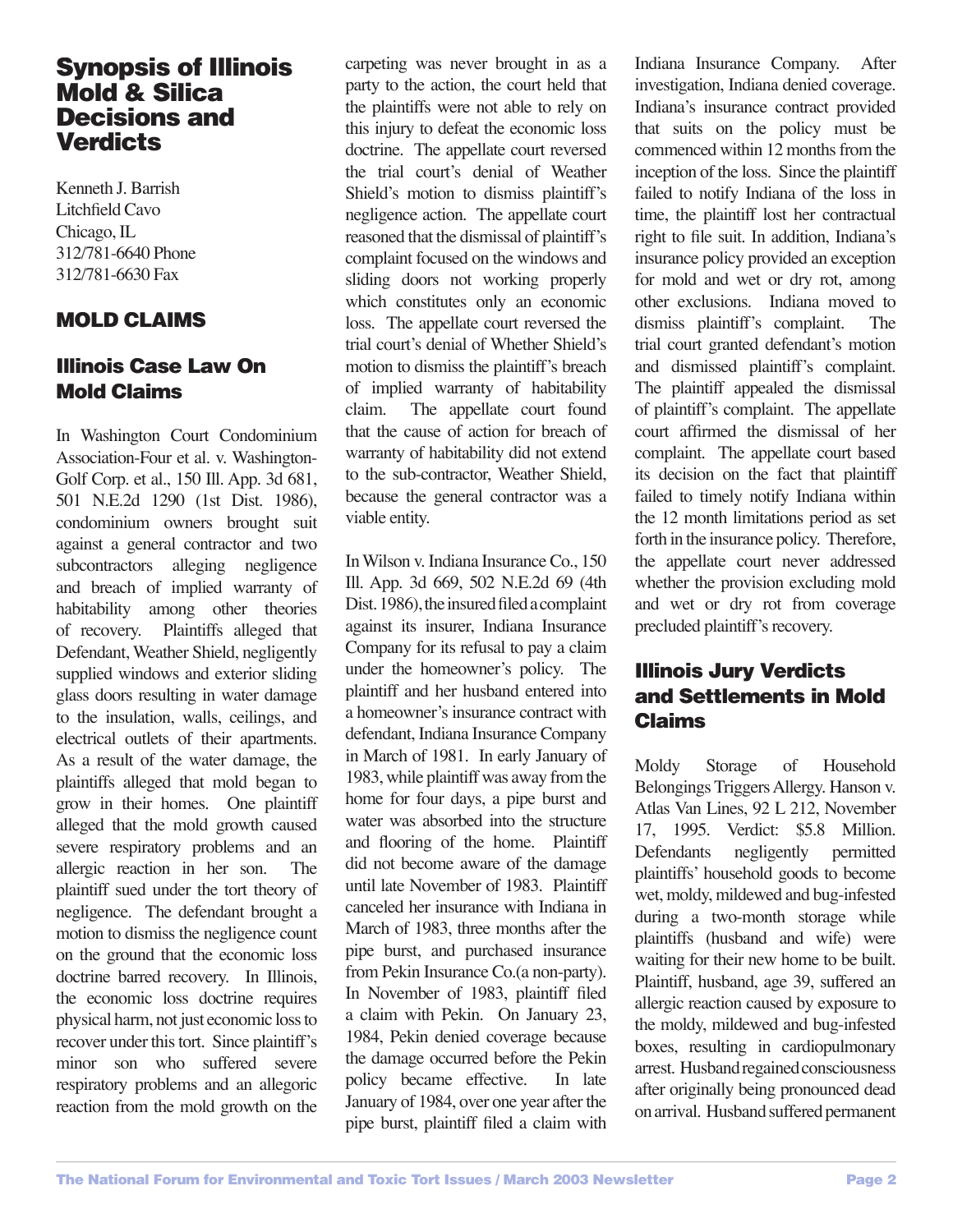brain damage and severe short-term memory loss. Husband was a former mergers and acquisitions financial specialist earning \$80,000 in 1987. He is now unemployable. Husband needs a constant companion and will require seizure medication for the duration of his life. Husband's past and future medical bills and lost wages totaled \$5 million. Wife recovered \$80,000 for her loss of consortium claim.

Moldy Dog Food Causes Fungal Infection Leading to Bronchitis. 83 L 60. Settlement: \$48,500. Plaintiff sued General Foods as a result of a fungal infection from breathing mold from Gravy Train Dog Food, causing bronchitis. Medical bills totaled \$5,000. Title of action is unavailable. No other facts were reported.

# SILICA CLAIMS

# Illinois Case Law On Silica Claims

In Kessinger et al. v. Grefco Inc., 173 Ill. 2d 447, 672 N.E. 2d 1149 (1996), plaintiffs sued defendant, Grefco, a supplier of silica-containing material, for failure to warn plaintiffs about the dangers of its silicosis-causing product. Undisputed evidence was introduced that the labels on Grefco's products did not warn of silica exposure. Grefco argued that despite the lack of warning labels on its products, the workers should have known of the exposure risks. The plaintiffs' medical expert testified that the plaintiffs suffered from both silicosis and asbestosis. Grefco introduced evidence that plaintiffs suffered from asbestosis only and not silicosis. The medical experts on both sides differed on what they thought the x-rays revealed. Since the damage to the lungs was near the bottom of the lungs, the defense experts argued that the injuries were consistent with asbestosis not silicosis. Grefco also introduced evidence that the type of silica in its product, natural diatomaceous earth, posed an exceedingly slight risk of causing silicosis. The jury returned a not guilty verdict for the defendants because the jury found that the plaintiffs did not suffer from silicosis. The appellate court reversed the trial court and remanded the case for a new trial relying on doctrine of offensive collateral estoppel. The offensive collateral estoppel doctrine is used to prevent the relitigation of issues previously lost against another plaintiff by the same defendant. The Supreme Court of Illinois found that the appellate court misapplied the doctrine of offensive collateral estoppel and affirmed the verdict of not guilty of the trial court. The Illinois Supreme Court held that the application of the offensive collateral estoppel doctrine would be unfair to Grefco because it would preclude Grefco from presenting the defenses discussed above in this case.

In Solich v. George & Anne Portes Canter Prevention Center of Chicago, 273 Ill. App. 3d 977, 652 N.E.2d 1211 (1st Dist. 1995), Mr. Solich, an employee of U.S. Steel, filed suit against his employer U.S. Steel for failing to report the results of three annual physicals. Further, Mr. Solich filed suit against the Portes Cancer Prevention Center of Chicago for its failure to inform Mr. Solich of the adverse results of a chest x-ray taken in 1975. Mrs. Solich also sued both Portes and U.S. Steel for her loss of consortium. Mr. Solich, a member of management at U.S. Steel, was entitled to an optional yearly physical. The physicals were normally conducted at the plant's own medical clinic. However, in 1975, the clinic was understaffed and U.S. Steel contracted with Portes to perform the x-ray. Portes informed U.S. Steel, but did not inform Mr. Solich of the result of his x-ray. Mr.

Solich also received x-rays in 1976 and 1977 performed by U.S. Steel's medical clinic, not the Portes clinic. The results of the 1976 and 1977 x-rays indicated lung fibrosis, but Mr. Solich was likewise never informed of the results. In 1982, Mr. Solich's physical revealed the presence of silicosis. Portes filed a counterclaim against U.S. Steel for equitable apportionment seeking recovery from U.S. Steel for its percentage of fault. (Portes presumably sued for equitable apportionment rather than under the Illinois Contribution Act because the Illinois Contribution Act was not in effect at the time of the wrongful occurrence.) Portes counterclaim was based on U.S. Steel's failure to report results of x-rays that U.S. Steel's medical clinic took in 1976 and 1977. The jury returned a verdict for both plaintiffs and against both defendants. The jury apportioned liability at 1% to Portes and 99% to U.S. Steel. The appellate court held that the Illinois Workers' Compensation Act barred the Soliches' claims against U.S. Steel. The appellate court further held that the statute of repose barred the Soliches' claim against Portes. The only issue appealed by the plaintiffs to the Illinois Supreme Court was that of the statute of repose against Portes. The Illinois Supreme Court reversed the appellate court holding that the statute of repose did not bar the claim against Portes. The Illinois Supreme Court remanded the case to the appellate court. The appellate did not address the statute of repose issue because the Illinois Supreme Court resolved it. The appellate court held that: 1) the cancer screening center owed a legal duty to plaintiffs; 2) the employer's liability to the cancer screening center for its third-party complaint was limited to the amount of workers' compensation that employer paid to the worker; and 3) a new trial was required because of poorly worded jury instructions.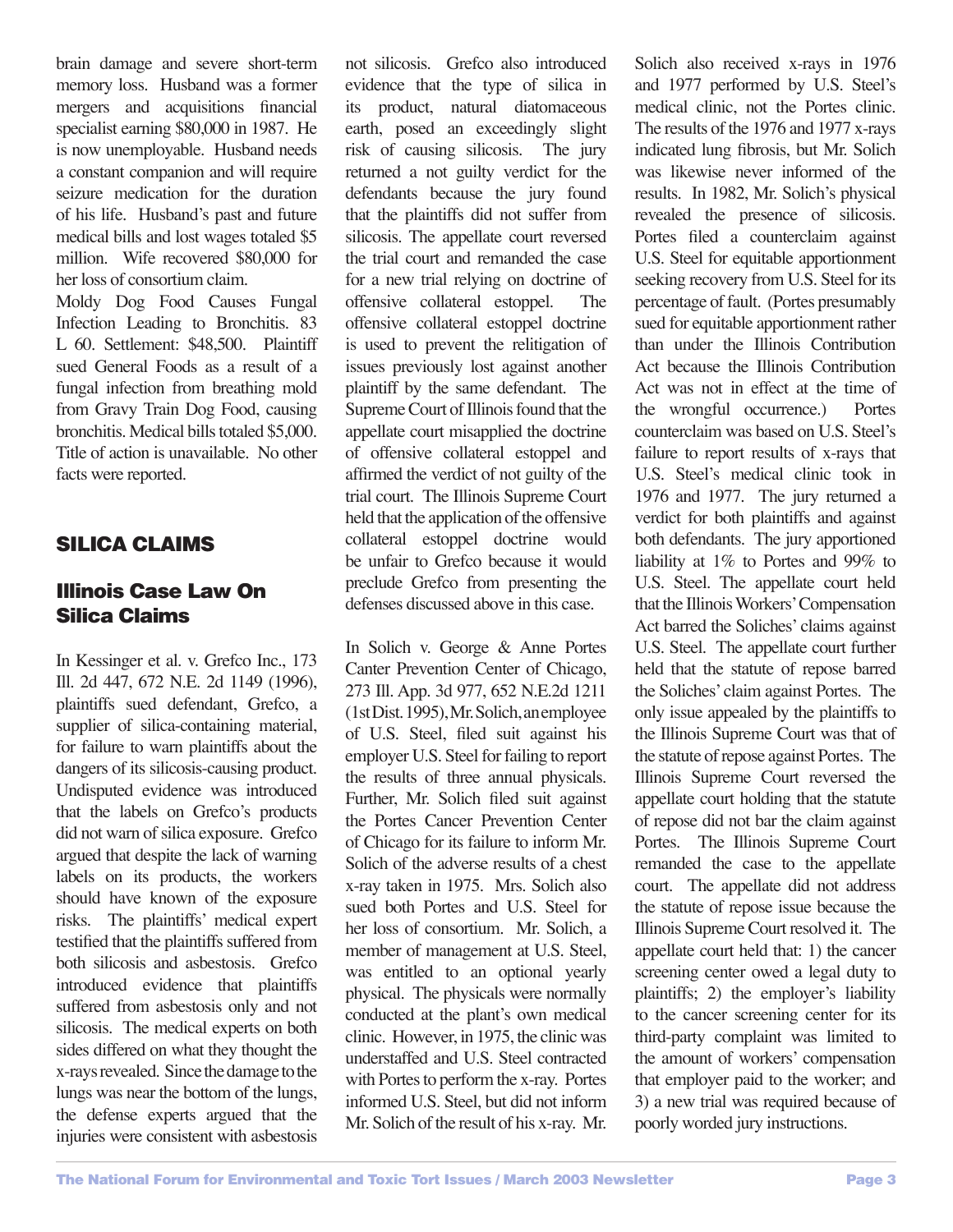In Betts et al. v. Manville Personal Injury Settlement et al., 225 Ill. App. 3d 882, 588 N.E.2d 1193 (4th Dist. 1992). Workers and their wives sought damages for personal injuries, wrongful death, and loss of consortium resulting from exposure to asbestos and diatomaceous earth. (Silica is derived from diatomaceous earth.) The cases were tried on theories of negligence and strict liability. This appeal arises from the consolidation of five separate lawsuits filed in McLean County, Illinois. The trial court entered judgment in favor of some of the eighteen plaintiffs. The trial court granted summary judgment in favor of some of the defendants, dismissed some of the plaintiffs, and directed verdict in favor of some of the defendants. The trial court also entered judgment in favor of some of the third-party defendants. This twenty-seven issue appeal was brought seeking review of the trial court's entries of judgment. One issue raised on appeal was whether Wedron, a third-party defendant who was a supplier of diatomaceous earth, was properly dismissed from the suit. Defendant Grefco, a supplier of diatomaceous earth, filed a third-party complaint for contribution against Wedron, a company that allegedly supplied the employer (UNARCO) with silica flour, a form of crystalline silica. Grefco alleged that the silica flour supplied by Wedron contributed to the workers' injuries. Wedron moved to dismiss the third-party complaint on grounds that it supplied the silica flour before the effective date of the Illinois Contribution Act. The trial court agreeing with Wedron's position, dismissed the third-party complaint against Wedron. The appellate court affirmed the trial court's dismissal of Wedron.

# Illinois Jury Verdicts and Settlements in Silica Claims

Medical Malpractice – Failure to tell worker of silicosis – Solich v. George & Anne Portes Canter Prevention Center of Chicago and U.S. Steel Corp., 84 L 6738, June 11, 1990. Verdict: \$2.45 million. Mr. Solich underwent an employer-sponsored physical exam where X-rays showed fibrosis of the lungs. The Portes Cancer Prevention Center of Chicago never informed Mr. Solich of lung abnormality, but Portes informed U.S. Steel, Mr. Solich's employer of plaintiff's lung condition. Mr. Solich sued Portes and U.S. Steel for their failure to inform him of the results of his x-rays. Mrs. Solich sued both Portes and U.S. Steel for her loss of consortium. The jury awarded Mr. Solich \$3.1 million and Mrs. Solich was awarded \$350,000. The jury apportioned liability at 99% to U.S. Steel and 1% to Portes. This verdict was reversed on appeal. The new verdict or settlement was not reported. See Section 5 above for a more in depth discussion and history of this case.

Product Liability – Lung Disease from Diatomaceous Earth / Asbestos – Dietrich et al. v. Grefco Inc., 86 L 112, November 21, 1994. Verdict: Not Guilty. Workers alleged that they developed silicosis and pulmonary fibrosis from exposure to silica and asbestos between 1951 and 1971. Defendant argued that the plaintiffs did not have silicosis and that defendant's product did not contain silicosis-causing material. Defendant argued that its product contained natural amorphous (having no real or apparent crystalline form) diatomaceous earth, which has a slight risk of causing silicosis. This case was originally tried in 1990 resulting in a \$3.6 million dollar verdict for plaintiffs, but was later reversed on appeal resulting in a new

trial where defendants were found not guilty. A different law firm represented defendant on appeal.

For a more detailed presentation of recommended investigation and defense strategies for both mold claims and silica claims, as well as pending legislation and standards, please contact this author.

*– Kenneth J. Barrish*

# Reserve The Right to Seek Reimbursement of Defense Costs – You Just Might Be Able to Get Them Back

Dawn M. Gonzalez **Litchfield Cavo** Chicago, IL 312/781-6667 Phone 312/781-6630 Fax

In the crazy world of an insurer's potential duty to defend – and threats of estoppel if that duty is not properly fulfilled – insurers often decide to provide a policyholder with a defense under a reservation of rights. There are some cases across the country that are starting to recognize situations in which an insurer may be able to seek reimbursement of spent defense costs from a policyholder after the insurer obtains a finding that the it did not actually have a duty to defend. A relatively recent example of such a case may be found in the U.S. Court of Appeals for the Sixth Circuit decision in United National Ins. Comp. v. SST Fitness Corp., 309 F.3d 914 (6th Cir. Nov. 4, 2002).

In this case, SST Fitness faced a lawsuit brought in 1997 by Precise Exercise Equipment for alleged patent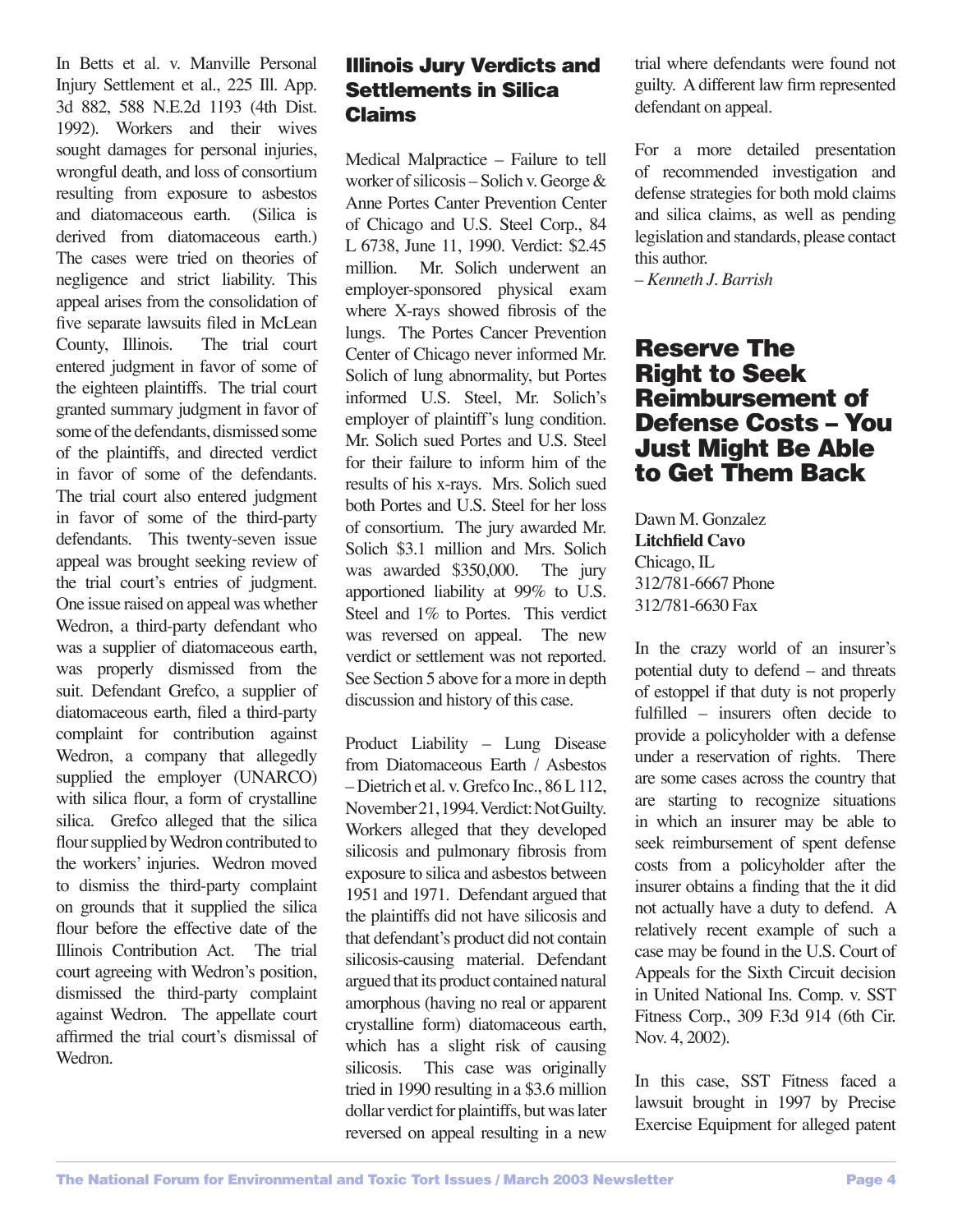infringement, unfair competition and unjust enrichment arising out of SST Fitness' marketing and sales of certain abdominal exercise machines. SST Fitness tendered the claim to its CGL carrier, United National, and requested a defense.

United National agreed to provide a defense under a reservation of rights and filed a declaratory judgment action. United National eventually secured a declaratory judgment that its CGL policy, in fact, did not provide coverage. This decision was based on the single argument that the claims did not meet the listed offenses of "advertising injury" as defined in the policy. See United National Ins. Comp. v. SST Fitness Corp., 1997 U.S. Dist. LEXIS 23192, at \*4, 14-17 (U.S. Dist. Ct. S.D. Ohio, December 12, 1997) (Magistrate Jg. Hogan), as adopted by, 1998 U.S. Dist. LEXIS 20691 (U.S. Dist. Ct. S.D. Ohio, February 27, 1998) (Dist. Ct. Jg. Weber), upheld on appeal, 182 F.3d 447 (6th Cir. June 28, 1999). In the ten months between the filing of the underlying suit in February 1997 and the Magistrate Judge's initial ruling in December 1997, United National had paid over \$100,000 in defense costs in the underlying litigation. SST Fitness, 309 F.3d at 916.

In its reservation of rights letter, United National specifically stated: "United National reserves the right to recoup from SST any defense costs and fees to be paid subject to this reservation letter on the basis that no duty to defend now exists or has existed with regard to the tendered suit." SST Fitness, 309 F.3d at 916. The Sixth Circuit noted that SST Fitness accepted the payment of its defense costs without acknowledging or objecting to this reservation of the right to seek reimbursement. Id.

The Sixth Circuit analyzed United<br>National's right to seek such National's right to seek such reimbursement under Ohio law, which did not have any case law on this issue. Thus, the court first looked to decisions from other jurisdictions and noted that several courts have allowed an insurer to recover defense costs where the insurer specifically reserved that right in writing to the insured. Of these cases, the court specifically cited the following: Colony Ins. Comp. v. G & E Tires & Service, Inc., 777 So. 2d 1034 (Fla. Ct. App. 2000) (Florida law); Grinnell Mutual Reinsurance Comp. v. Sheirk, 996 F. Supp. 836 (S.D. Ill. 1998) (Illinois law); Resure, Inc. v. Chemical Distributions, Inc., 927 F. Supp. 190 (M.D. La. 1996) (New Mexico law); Knapp v. Commonwealth Land Title Ins. Comp., 932 F. Supp. 1169 (D. Minn. 1996) (Minnesota law); First Federal Savings & Loan Assoc. of Fargo, ND v. Transamerica Title Ins. Comp., 793 F. Supp. 265 (D. Colo. 1992) (Colorado law). The court came to the conclusion that these cases consistently held that an insurer may seek recovery of defense costs if it is determined that it did not have a duty to defend any of the underlying claims "where the insurer: 1) timely and explicitly reserves its right to recoup the costs; and 2) provides specific and adequate notice of the possibility of reimbursement." SST Fitness, 309 F.3d at 919.

The Sixth Circuit did note that it found at least three cases that had not allowed recoupment. Terra Nova Ins. Comp. v. 900 Bar Inc., 887 F.2d 1213 (3rd Cir. 1989); In re Hansel, 160 B.R. 66 (Bankr. S. D. Tex. 1993); Shoshone First Bank v. Pacific Employers Ins. Comp., 2 P.3d 510 (Wyo. 2000). However, these cases were distinguished as they were all decided on the basis that the insurers' reservation of rights letters did not sufficiently reserve the right to seek

reimbursement. SST Fitness, 309 F.3d at 918.

The Sixth Circuit rejected all of SST Fitness' arguments against recoupment. First, SST Fitness argued that United National could not unilaterally create a right of recoupment where such a right was not found within any provision of the insurance policy. The court rejected this argument as moot. United National did not claim that the right of recoupment originated with the policy. Instead, United National argued that its reservation of rights letter constituted a new "implied in fact" contractual agreement that was accepted through receipt of the defense costs without objection to the reserved right to seek reimbursement. SST Fitness, 309 F.3d at 921.

Second, SST Fitness argued that a new contract could not have been formed due to a lack of consideration since the insurer itself benefits from providing a defense under a reservation of rights by avoiding a bad faith or estoppel claim. Again, the court rejected this argument. Instead, the court focused on the public policy argument that this insured and all insureds derive a benefit from allowing reimbursement since it promotes an insurer's willingness to defend even in cases where coverage is questionable. SST Fitness, 309 F.3d at 921.

Third, SST Fitness argued that United National was simply a "volunteer" not entitled to reimbursement. This argument also was rejected. Instead, the court held that United National could not be considered a "volunteer" since it explicitly reserved the right to seek this recovery in writing to the insured. Moreover, the "volunteer" doctrine is only applicable to equity causes of action, whereas, United National sought recoupment under an "implied in fact" contractual theory.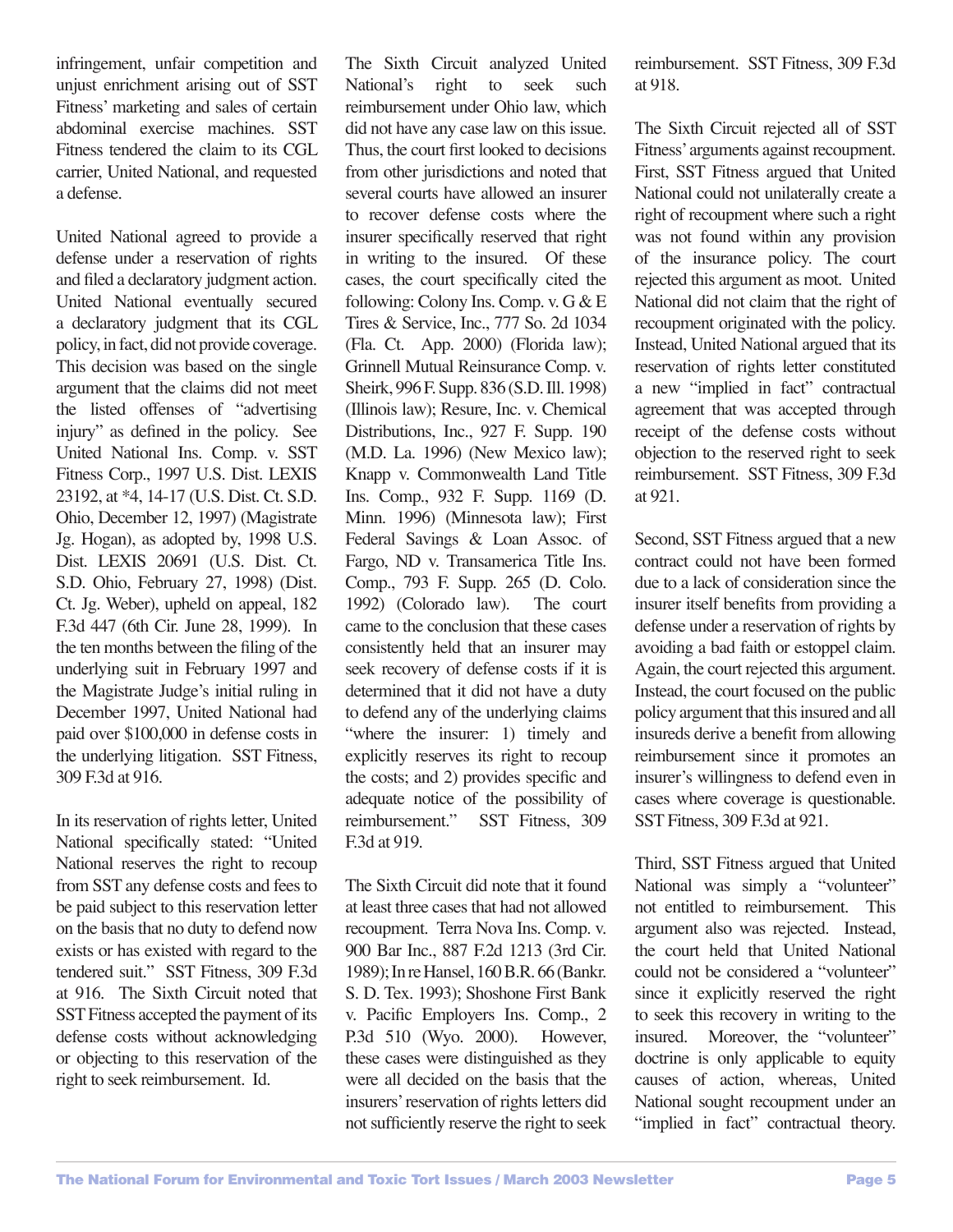Finally, the "volunteer" doctrine is meant to prevent a party from forcing goods or services upon a party. United National did not force defense costs on its policyholder, SST Fitness requested the defense costs. SST Fitness, 309 F.3d at 922-23.

A dissenting opinion disagreed with the majority's holding that United National's reservation of rights letter created a separate "implied in fact" contractual right to reimbursement of defense costs. This dissent, instead, would have held that SST Fitness' failure to object should not create a new contract due to the general contractual principal that silence should not be construed as acceptance of an offer. SST Fitness, 309 F.3d at 926.

The dissent further cited to the Couch on Insurance treatise for the argument that an insurer's attempt to reserve the right to reimbursement of defense expenses is an unenforceable "pro tanto supersession of the policy without separate agreement and separate consideration." SST Fitness, 309 F.3d at 926 (citing 14 Couch on Insurance §202:40 at 202-98-99 (3d ed. 1999). Judge Clay cited the Shoshone First Bank and Terra Nova cases for the argument that when an insurer attempts to reserve this right to reimbursement, it places the insured in the position of making a "Hobson's choice" between either accepting the defense that it requested with this new condition, or rejecting/objecting to that defense and incurring all of the defense cost itself. SST Fitness, 309 F.3d at 927. In the end, the dissent appeared swayed by the argument that if the insurer really wanted a right to reimbursement of defense costs in this kind of a situation, then the insurer could have preserved the right to do so directly in the insurance policies. SST Fitness, 309 F.3d at 927.

Despite the dissent's comments to the contrary, the Sixth Circuit's majority decision in SST Fitness and the several similar cases across the country should lead insurer claim representatives and coverage counsel to consider reserving the right to seek reimbursement of defense costs where the insurer is providing a defense under a reservation of rights. It should only take an additional sentence or two to reserve this right to reimbursement. The key items to remember are: 1) the reservation of this right should be presented clearly and explicitly; 2) it should be timely presented to the insured before defense counsel is retained; and 3) if the insured objects, the parties should quickly discuss, negotiate and resolve this issue in order to avoid a possible waiver argument.

It should also be noted that the right to reimbursement might not be applicable to all reservation of rights situations. Consider the example of an insurer that reserves the right to decline coverage based on an "expected and intended damages" exclusion. This is a reservation of the right to deny the duty to indemnify. The duty to defend would still exist at least until there was conclusive evidence or a judgment in the underlying case. In this scenario, reimbursement of incurred defense costs is probably not available even under this SST Fitness case.

The SST Fitness case and three of the cases cited therein for support all involved situations in which the insurers argued that they never had a duty to defend. To put it another way, none of the cases involved a situation where the defense duty initially existed and only later was terminated by a development in the underlying case. SST Fitness, 182 F.3d at 449-50 (intellectual property claims did not meet any of the listed "offenses" within the definition

of "advertising injury"); G & E Tires, 777 So. 2d at 1037 (insurer with a policy that excluded acts arising out of employment practices did not have a duty to defend sexual harassment claim of employee); Grinnel Mutual, 996 F. Supp. at 838 (insurer with a policy that excluded acts committed in furtherance of a crime did not have a duty to defend gun shot negligence claim due to insured's criminal conviction and court martial in military court); Resure, 927 F. Supp. at 194 (insurer with a policy that contained an absolute pollution exclusion did not have a duty to defend bodily injury claims arising out of chemical tanker truck explosion and exposure of contaminants).

Finally, a question arises as to whether an insurer that initially does have a duty to defend could recoup a portion of defense costs incurred after a certain date when that duty to defend was terminated by a development in the underlying case. Consider the example of an insurer that defends under a reservation of rights because only one of the several alleged causes of actions is arguably covered. If that one covered cause of action is dismissed in the underlying case before trial, could the insurer later seek recovery of defense costs incurred after that dismissal? Assuming the amount sought is significant enough to warrant going after, nothing in the SST Fitness decision precludes such a partial recovery under this hypothetical.

For all of these reasons, it is prudent for all insurer claim representatives and coverage counsel to consider reserving the right to seek reimbursement of defense costs. You just might be able to get them back – eventually. Note that United National defend the underlying patent claim against SST Fitness in 1997 and it took over five years to get this decision requiring SST Fitness to reimburse those defense expenses. *– Dawn M. Gonzalez*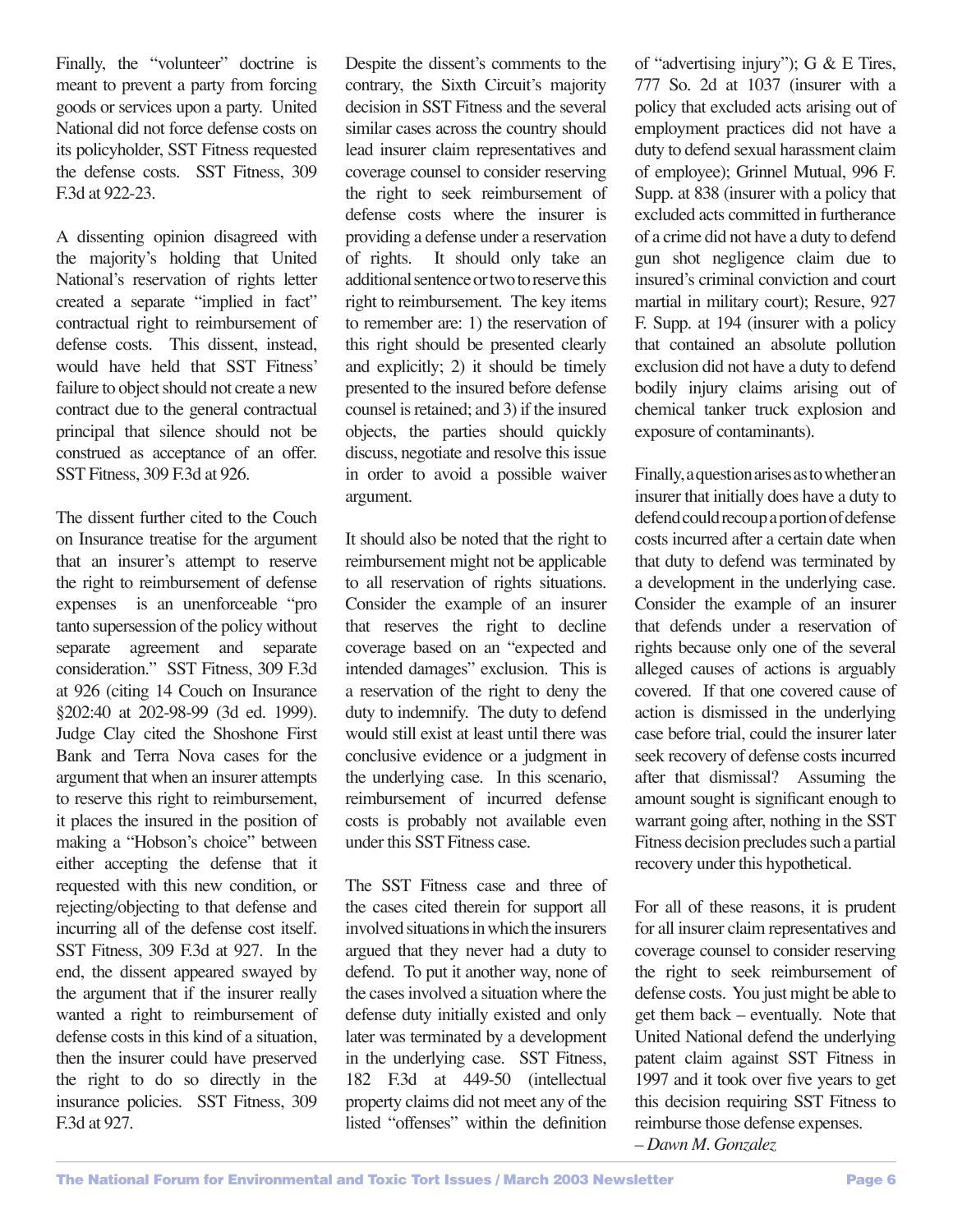# PRE-TENDER DEFENSE COSTS: COVERED OR NOT?

Marlene A. Kurilla **Cremer, Kopon, Shaughnessy & Spina, L.L.C.** Chicago, IL 312/601-9602 Phone

Insurance coverage issues are as varied as the state courts that try to decide them. One exception to this point is the issue of whether a policyholder may recover pre-tender defense costs. For the purpose of this article, "pretender defense costs" refer to the costs incurred by a policyholder before it tenders a claim to its insurance carrier. Typically, pre-tender defense costs will include investigation, expert witnesses, and attorney fees. Insurers will usually deny that they are required to reimburse the policyholder for pre-tender defense costs.

Most liability policies contain a "voluntary payments" provision that precludes coverage for any payment voluntarily made by the policyholder. Insurers typically point to this provision in support of their decision denying reimbursement for pre-tender defense costs. In the typical commercial general liability policy the voluntarily payments condition states:

"No insured shall, except at that insured's own cost, voluntarily make a payment, assume any obligation, or incur any expense, other than for first aid, without our consent."

However, state courts vary on the issue of whether a policyholder's pre-tender defense costs are precluded from coverage under this policy provision. For the most part, the judicial decisions addressing this issue fall into one of three categories:

1) States that outright deny reimbursement to the policyholder for pretender defense costs;

2) States that require the insurer to demonstrate they have been "prejudiced" by the acts of the policyholder in delaying his tender before allowing the enforcement of the voluntary payment provision; and

3) States that have not dealt directly with this issue but have ruled on "notice" provisions contained in a policy, which rulings allows us to speculate on possible conclusions for pre-tender defense costs.

The chart below provides a brief summary of the relevant decisions from each of the fifty states regarding these issues.

# SURVEY OF STATES

### Alabama – Undecided

On the issue of notice generally: The failure of the insured to tender papers in a timely fashion in compliance with the provisions of the policy will relieve the insurer of their obligation to defend. Watts v. Preferred Risk Mut. Ins. Co., 423 So.2d 171, 173 (Ala. 1982). The purpose of this rule is to allow the insurer to control the litigation. However, actual notice of the lawsuit, from any source, may bar the insurer of this defense. Safeway Ins. Co. of Ala., Inc. v. Thompson, 688 So.2d 271, 273 (Ala. Civ. App. 1982).

# Alaska – Undecided (but probably yes)

On the issue of notice generally: Alaska courts will treat an insurance policy as a "contract of adhesion" favoring the insured by not strictly enforcing a policy provision. The Alaska Supreme Court has held that the requirement of prompt notice of a claim or loss is to protect the insurer from prejudice and absent prejudice, regardless of reasons for the delayed notice, there is no justification for excusing the insurer from its obligations. Moreover, the burden of demonstrating prejudice is on the insurer and not the insured. Weaver Bros. v. Chappel, 684 P.2d 123, 125- 126 (Alaska 1984).

# Arizona – Possibly

Although there is no relevant caselaw on "pre-tender" voluntary payments, Arizona courts have interpreted the voluntary payments provision in some policies and have held: Policy provision requiring insured to cooperate with insurer in defense and settlement of claims and provision indicating any voluntary payment or assumption of liability by the insured will be done at "insured's own risk," will be enforced only if the insurer is "substantially prejudiced." The determination of "substantial prejudice" is a question for the trier of fact. Clark Equip. Co. v. Arizona Property and Cas. Ins. Guar. Fund, 943 P.2d 793, 801-802 (Ariz. Ct. App. 1997); see also Holt v. Utica Mut. Ins. Co., 759 P.2d 623, 628 (Ariz. 1988).

# California – No

The Ninth Circuit Federal Court of Appeals, applying California law, held that an insurer had no obligation to reimburse insured for defense costs incurred by insured before it tendered its defense to insurer. The court also notes that there is no California authority that imposes a "prejudice" requirement to enforce a voluntary payment provision in a policy. Faust v. The Travelers, 55 F.3d 471 (9th Cir. 1995). Recovery of pre-tender expenses should not be denied in all cases as a matter of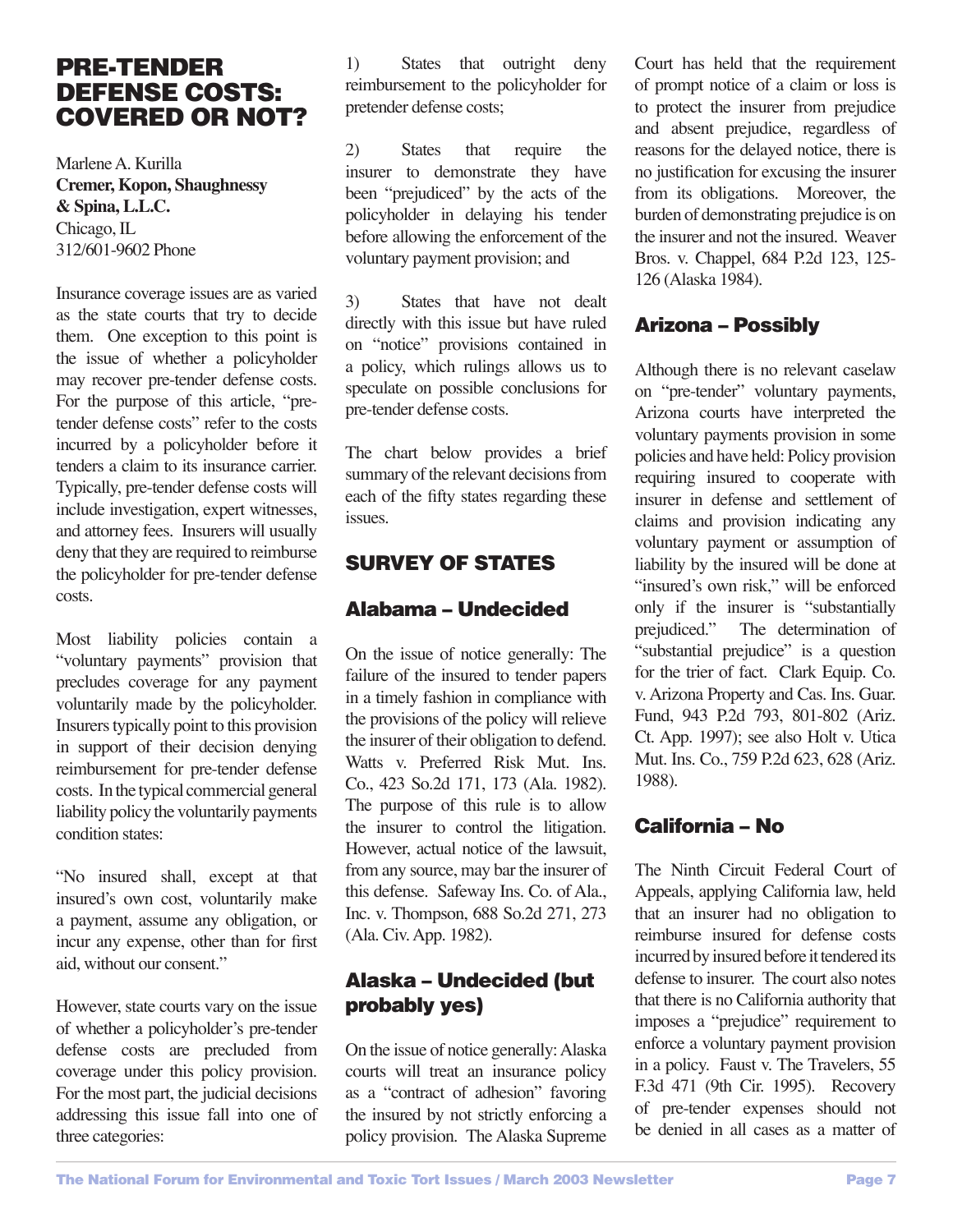law. Ultimately recovery depends on whether the costs were voluntarily incurred. Fiorito v. Superior Court, 226 Cal. App. 3d 433, 439, 277 Cal. Rptr. 27, 31 (Cal. Ct. App. 1990).

#### Colorado – No

Colorado courts have said that "[e]xpress provisions in a policy requiring that the insured give notice of the accident and forward suit papers to the insurer as a condition precedent to coverage are enforceable." Such provisions may only be set aside based upon substantial justification, such as an adequate excuse for noncompliance or actual notice to the insurer by a third party. Hansen v. Barmore, 779 P.2d 1360, 1362 (Colo. Ct. App. 1989); see also Telectronics, Inc. v. United Nat. Ins. Co., 796 F. Supp. 1382, 1388 (1992).

# Connecticut – Undecided

On the issue of notice generally: Connecticut courts will typically look into the circumstances of each case to determine if the insurer has been materially prejudiced by the insureds failure to comply with a policy provision. The burden of proving there was no material prejudice to the insurer is placed on the insured. Aetna Cas. and Sur. Co. v. Murphy, 538 A.2d. 219, 224 (Conn. 1988).

# Washington, D.C. – Undecided

On the issue of notice generally: In the District of Columbia, if the policy expressly makes compliance with its notice provision a condition precedent to liability on the part of the insurer, the insured's failure to comply with the notice provision will release the insurer of liability on the policy. Travelers

Indem. Co. of Illinois v. United Food & Commercial Workers Int'l. Union, 770 A.2d 978, 991 (D.C. Cir. 2001).

# Florida – Undecided

Although there is no relevant caselaw on "pre-tender" voluntary payments, some Florida cases seem to lean in the direction that a voluntary payments provision would be enforced. appears Florida courts will usually uphold policy provisions. In a case not directly on point, a Florida court held: A liability insurer is not required to pay the insured's expenses unless the actions of the insurer have "forced" the insured to engage its own attorneys. Carrousel Concessions, Inc. v. Florida Ins. Guar. Ass'n, 483 So.2d 513, 517 (1986).

# Georgia – No

The Georgia courts have held that the insurer is not obligated to pay insured's pre-tender legal expenses unless there is a provision in the policy to the contrary. O'Brien Family Trust et al., v. Glen Falls Ins. Co., 461 S.E.2d 311, 313 (Ga. Ct. App. 1995). Also, the federal court has interpreted Georgia law by holding that an insured did not trigger the insurer's duty to defend until it tendered notice of the lawsuit, and as a result, insurer is not liable for the litigation expenses insured incurred before that date. Elan Pharm. Research Corp. v. Employers Ins. of Wausau, 144 F.3d 1372, 1382 (11th Cir. 1998), relying on O'Brien decision.

# Hawaii – No

Insurer had no duty to contribute to defense costs incurred prior to its receiving notice of the underlying action. Great Am. Ins. Co. v. Aetna Cas. & Sur. Co., 876 P.2d 1314, 1314 (Haw. 1994).

# Idaho – Undecided

Although very little caselaw on this issue, the Idaho Supreme Court has indicated that an insurer's duty to defend a lawsuit arises at the time when notice is given in the manner required by the policy. Kootenai County v. Western Cas. and Sur. Co., 750 P.2d 87, 90 (Idaho 1988). However, Idaho courts have indicated that an insurer's duty to defend arises upon the filing of a complaint whose allegations, in whole or in part, read broadly, reveal a potential for liability that would be covered by the insured's policy. Kootenai, 750 P.2d at 89. This leaves open the question of whether an insurer would have to pay pre-tender defense costs from the time the lawsuit was filed or from the time of notice to the insurer.

# Illinois – No

The Illinois Appellate Court has stated: Under voluntary payment provision, insurer will not be held liable for expenses voluntarily incurred by insured before tendering defense of suit to insurer; purpose of this clause is to prevent collusion between insurer and injured party. Westchester Fire Ins. Co. v. G. Heilemen Brewing Co., 321 Ill. App. 3d 622, 637, 747 N.E.2d 955, 968 (1st Dist. 2001).

# Indiana – Undecided

On the issue of notice generally: Indiana courts have held that there is a presumption the insurer has been prejudiced when an insured provides untimely notice of a claim. Thus, the burden of proving there was no prejudice to the insurer falls on the insured. An Indiana court dealing with untimely notice to the insurer held that: An insurance company cannot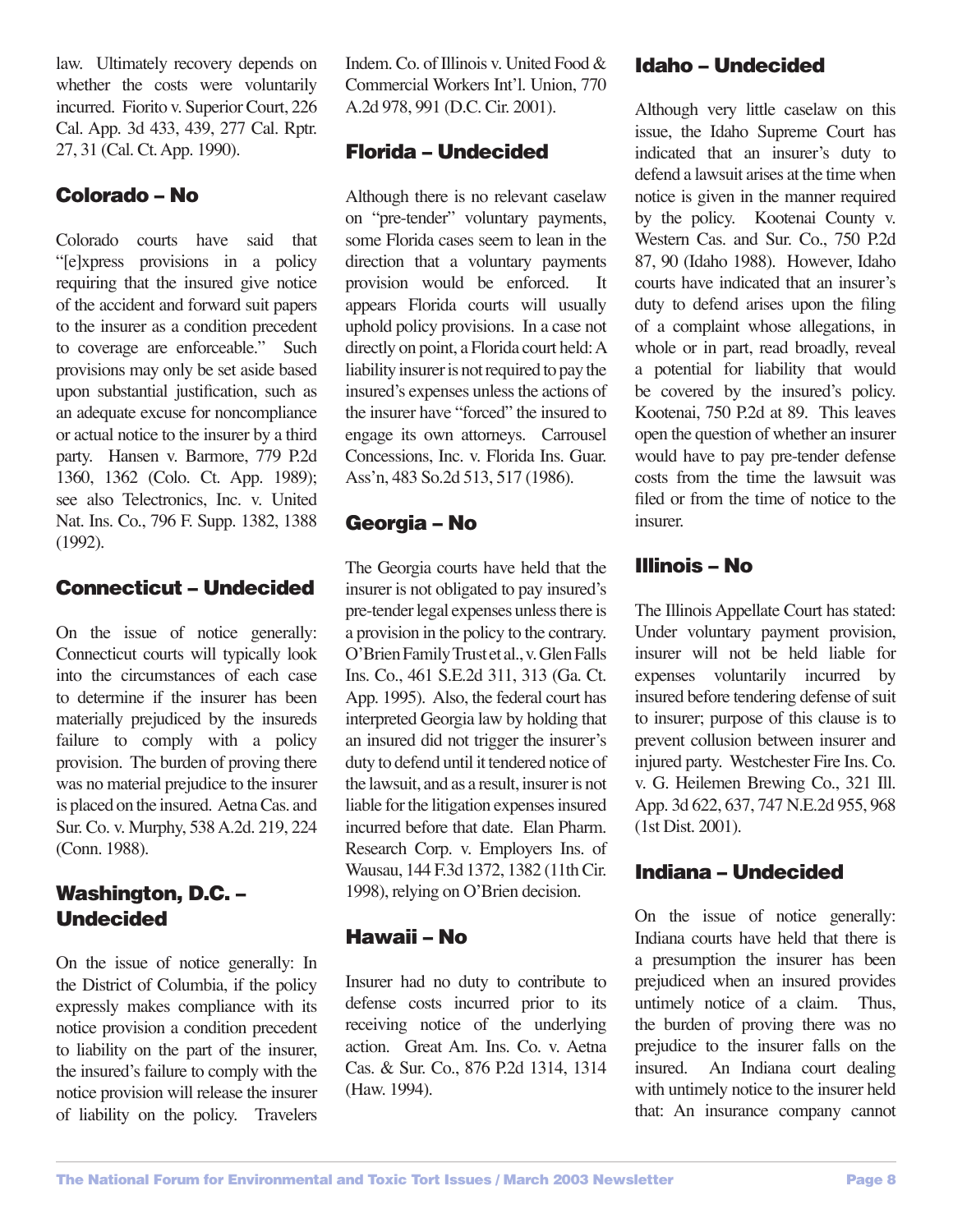be forced to pay fees and expenses incurred wholly without its knowledge or consent pursuant to an insurance contract when the insured has made no effort to fulfill his duties under that contract. When trial has been held and a cause of action has been concluded without notice to the insuring company, the company will not subsequently be required to disburse proceeds under that policy for expenses or fees incurred without its knowledge. Milwaukee Guardian Ins., Inc. v. Reichhart, 479 N.E.2d 1340, 1342-43 (Ind. Ct. App. 1985).

#### Kansas – Possibly

For an insurer to avoid its obligations under the policy, it must show prejudice on account of the untimely notice by insured. The same rule applies to the cooperation provisions of the policy, which prohibit the insured from voluntarily incurring expenses. U.S. Fidelity and Guar. Co. v. Saddle Ridge, L.L.C., 1999 WL 1072905, \*7 (FN 7, 8) (D. Kan. 1999). In Cessna Aircraft Co. v. Hartford Acc. & Indem. Co., 900 F. Supp. 1489, 1516 (D. Kan. 1995) the Federal District Court predicted Kansas law and held that an insurer must show substantial prejudice to enforce insured's breach of voluntary payment provision of policy.

# Louisiana – No

Insurer's duty to provide a defense does not arise until the insurer receives notice of the litigation…and is not responsible for the legal fees and costs incurred prior to the notification date. Gully  $\&$ Assoc., Inc. v. Wausau Ins. Companies, 536 So.2d 816, 818 (La. Ct. App. 1988); See also Cobb v. Empire Fire and Marine Ins. Co., 488 So.2d 349 (La. Ct. App. 1986); Payton v. St. John, 188 So.2d 647 (La. Ct. App. 1966). In Gully, the court decided that the insurer was not liable for pre-notification defense costs and attorney fees. Gully, 536 So.2d at 818.

#### Maine – Undecided

On the issue of notice generally: The courts have held that for an insurer to avoid either its duty to defend or its liability thereunder based on an insured's delay in giving notice, a liability insurer must show (a) that the notice provision was in fact breached, and (b) that the insurer was prejudiced by the insured's delay. Ouellette v. Maine Bonding & Cas. Co., 495 A.2d 1232. 1235 (Me. 1985).

#### Maryland – Possibly

Liability insurers are not categorically excused from paying for defense costs that insured incurs before giving notice of claim to insurer. Where insured incurs defense expenses before giving notice of claim to liability insurer, but insurer once notified undertakes the defense, insurer's obligation to pay for the pre-notice expenses depends on whether insurer has been prejudiced, which in turn depends on whether it was reasonable under circumstances for insured to have incurred the expenses, whether expenses were reasonable, and whether expenses materially exceeded that which insurer would likely have incurred in any event had notice been given earlier. Sherwood Brands, Inc. v. Hartford Acc. and Indem. Co., 347 Md. 32, 48-49 (1997).

#### Massachusetts – No

No duty to defend or to participate in a defense can arise before the insurer has notice of the suit against the insured, or at least of the underlying claim and the likelihood of suit…and no duty to provide defense costs could have arisen until at least that time. Hoppy's Oil Serv., Inc., 783 F. Supp. 1505, 1509 (1992). As a general rule, insurer has no duty to defend until it receives notice of claim and the insurers are not liable for pre-notice defense costs. American Mut. Liability Ins. Co. v. Beatrice Companies, Inc., 924 F. Supp. 861, 872 (N.D. Ill. 1996) (applying Massachusetts law).

#### Michigan – Probably No

Although the state courts in Michigan have not ruled directly on "pre-tender" voluntary payments, in one case the federal district court held: Defense costs incurred in connection with contaminant in sites before insurer was tendered defense were waived and were not damages proximately caused by insurer's improper refusal to defend; policyholders voluntarily chose to respond by themselves to Environmental Protection Agency and New Hampshire environmental regulatory actions, and any defense costs incurred by policyholders prior to tender of offense were voluntarily made. Fireman's Fund Ins. Companies v. Ex-Cell-O Corp., 790 F. Supp. 1318, 1330, 1333 (E.D. Mich. 1992).

# Minnesota – Probably No

The Minnesota Supreme Court has made it clear that "the formal tender of a defense request is a condition precedent to the recovery of attorneys' fees that a party incurs defending claims that a third party is contractually obligated to pay." SCSC Corp. v. Allied Mut. Ins. Co., 536 N.W.2d 305, 316 (Minn. 1995); see also Pedro Companies v. Sentry Ins., 518 N.W.2d 49, 51 (Minn.App.1994). The insurer is not required to reimburse the insured for expenses incurred before insured tendered its defense. SCSC Corp., 536 N.W.2d at 317; Pedro Companies, 518 N.W.2d at 51-52 (holding insurer was not responsible for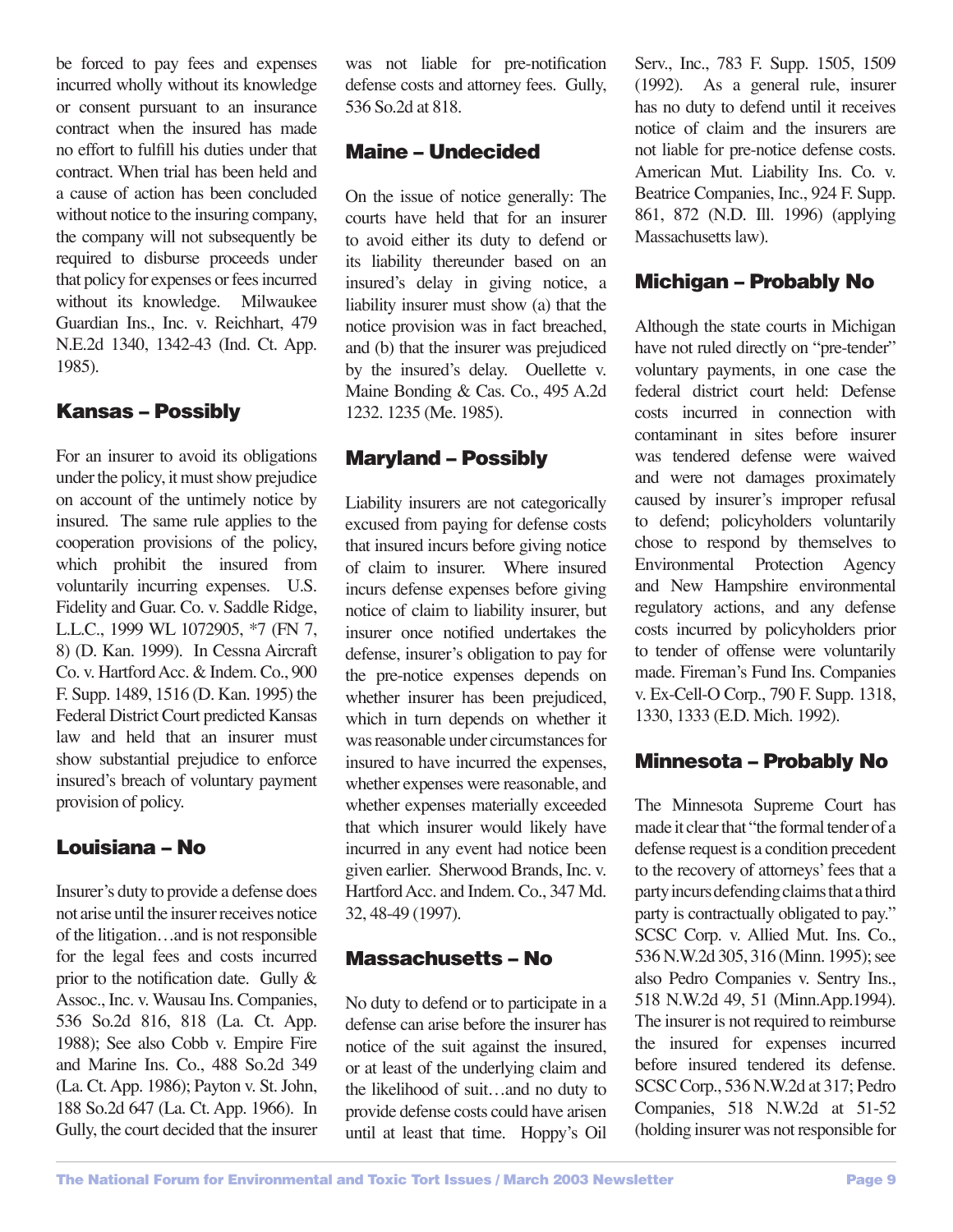costs incurred defending a claim that was dismissed before insured tendered its defense). C.J. Duffey Paper Co. v. Liberty Mut. Ins. Co., 76 F.3d 177 (8th Cir. 1996). BUT: Generally, an insurer is not responsible for defense costs incurred prior to the tender of a defense request, but circumstances may justify a departure from the general rule. Insured argued that the district court erred in denying pre-tender defense costs because insurer's denial of its insurance relationship with insured misled insured and delayed its claims. Insured had the initial burden to establish coverage and, in order to recover pre-tender defense costs, the ultimate burden to demonstrate bad-faith denial. Because insured didn't show bad-faith denial, refusal to award pre-tender defense costs was appropriate. Gopher Oil Co. v. American Hardware Mut. Ins. Co., 588 N.W.2d 756, 771 (Minn. Ct. App. 1999). Also, the Minnesota Supreme Court has held: General rule is that an insured does not invoke its insurer's duty to defend until it properly tenders a defense request. Logically, then, an insurer cannot be held responsible for defense costs incurred prior to the tender of the defense request giving rise to the insurer's duty to defend, although there may be circumstances justifying a departure from the general rule. Domtar, Inc. v. Niagara Fire Ins. Co., 563 N.W.2d 724, 739 (Minn. 1997).

#### Missouri – Undecided

On the issue of notice generally: Insured's claim against insurer for defense was waived by insured's failure to notify insurer of the claim and suit. Hawkeye-Security Ins. Co. v. Iowa Nat. Mut. Ins. Co., 567 S.W.2d 719 (Mo. 1978).

# Montana – Undecided (Probably No)

On the issue of notice generally: An insurer's duty to defend is ordinarily "triggered" when the insured, or someone on the insured's behalf, tenders the defense of an action potentially within the policy coverage. Consequently, where the insured has failed to tender the defense of an action to its insurer, the latter is excused from its duty to perform under its policy or to contribute to a settlement procured by a coinsurer. Casualty Indem. Exch. Ins. Co. v. Liberty Nat. Fire Ins. Co., 902 F. Supp. 1235, 1238-1239 (1995).

# New Hampshire – Undecided

On the issue of notice generally: There will be special circumstances where the actions of the insured will negate the insurer's duty to defend. An example is when an insured fails to follow the contractual notice requirements. White Mountain Cable Const. Co. v. Transamerica Ins. Co., 137 N.H. 478, 483-84 (1993); Cf. Jostens, Inc. v. CNA Ins./Continental Cas., 403 N.W.2d 625, 629 (Minn. 1987) (notice is affirmative defense to duty to defend and indemnify).

# New Jersey – No

It appears the New Jersey Supreme Court will not enforce a "voluntary payment" provision in a policy if the insured acts reasonable and promptly, however, it does seem if the insurer is prejudiced or the insureds actions are unreasonable, the provision will be enforced. Specifically, the Supreme Court stated: If insured acts properly and promptly in conveying additional information to insurer that may trigger coverage and duty to defend, insured will be reimbursed for previously expended defense costs; however, if additional information outside underlying complaint is not properly and promptly forwarded, insurer cannot be held liable for defense costs that it had no opportunity to control…[As such,] [i]nsured's failure to convey promptly information that led it to believe that general liability and comprehensive catastrophe insurers were required to defend former employee's action estopped insured from seeking reimbursement for its full defense costs; rather, insurers could be held liable only for those defense costs that arose after it was informed of facts triggering duty to defend. SL Indus., Inc. v. American Motorists Ins. Co., 128 N.J. 188, 199-200 (1992).

# New Mexico – Undecided

On the issue of notice generally: A proper balance between the interests of the insurer and the insured requires a factual inquiry into whether, in the circumstances of a particular case, an insurer has been prejudiced by its insured's delay in giving notice of an event triggering insurance coverage. 756 Roberts Oil v. Transamerica Ins. Co., 113 N.M. 745, 753 (1992). The court also held that the insurer must demonstrate substantial prejudice as a result of a material breach of the insurance policy by the insured before it will be relieved of its obligations under a policy. Id. at 756.

# New York – No

Insured is entitled to recover attorneys' fees incurred after the date that it notified insurer of the underlying action. See Michaud v. Merrimack Mut. Fire Ins. Co., 1994 WL 774683 at \*7 (D.R.I. 1994) (insurer liable for attorney's fees from date that it first had knowledge of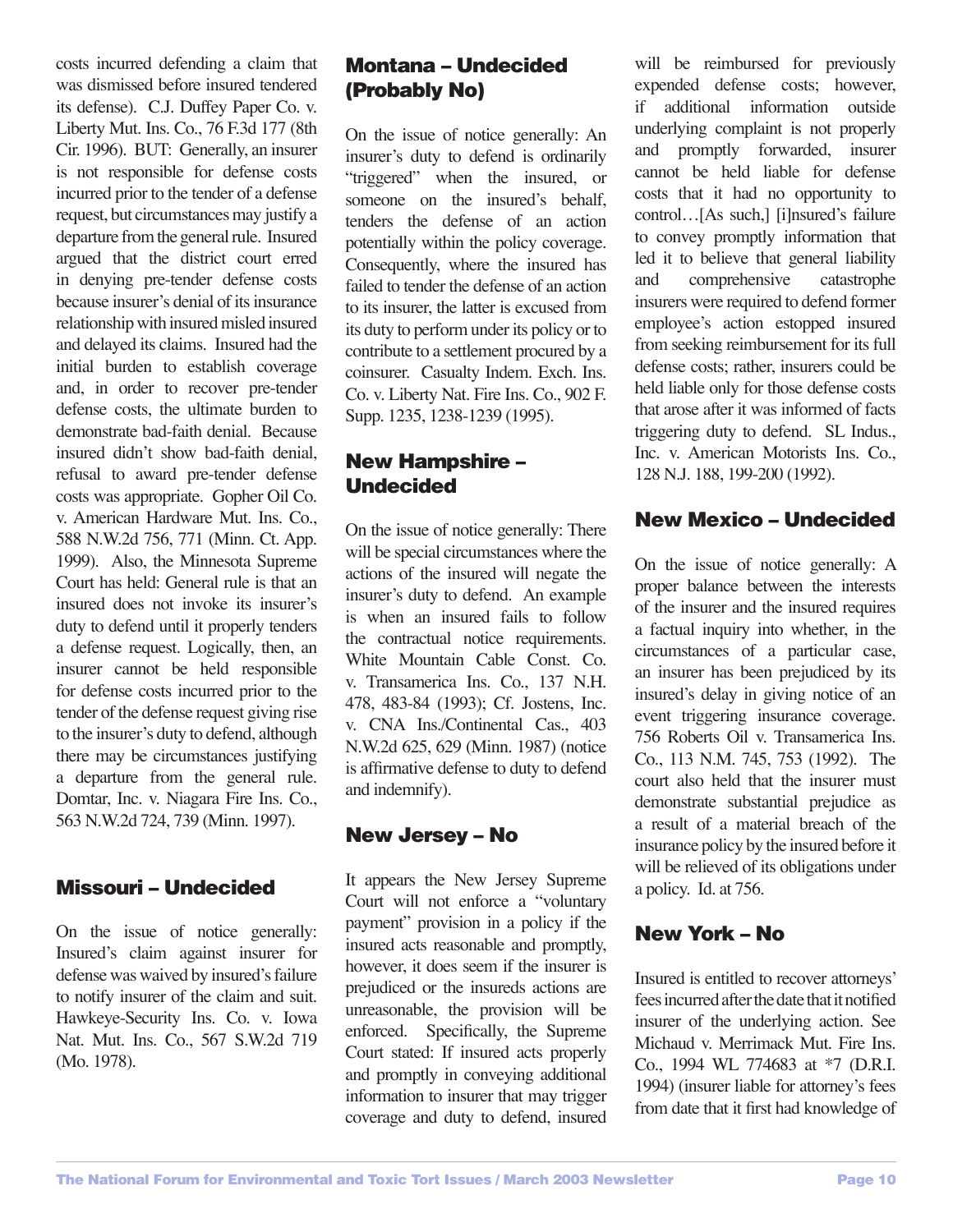underlying action). Smart Style Indus., Inc. v. Pennsylvania Gen. Ins. Co., 930 F. Supp. 159, 164 (S.D.N.Y. 1996).

# North Carolina – No

Insurer does not need to pay for those legal fees incurred by the insured prior to giving notice to insurer. A contrary result would require the insurer to pay for those defense costs which it had no opportunity to control. When the insured's delay in providing relevant information prevents the insurer from assuming control of the defense, the insurance company is liable only for that portion of the defense costs arising after it was informed of the facts triggering the duty to defend. Wm. C. Vick Constr. Co. v. Pennsylvania Nat. Mut. Cas. Ins. Co., 52 F. Supp. 2d 569, 596 (E.D.N.C. 1999).

# North Dakota – Undecided

On the issue of notice generally: A duty to defend arises only if the condition precedent to the policy, such as proper notice, is met. Lack of notice is an affirmative defense of the insurer to both the duty to defend and the duty to indemnify. Because [insured] clearly violated the notice provisions of the policy, [insurer] neither has a duty to provide coverage for insured against [underlying] claims nor has a duty to defend insured in that action. Employers Reinsurance Corp. v. Landmark, 547 N.W.2d 527, 533 (N.D. 1996).

# Ohio – Undecided

Although there is no caselaw specifically on point, the Ohio Appellate Court did find in favor of the insurer when the insured made a voluntary payment to the EPA without first notifying the insurer of the claim. Specifically, the court found: In Ohio there is no burden [on the insurer] to show that a voluntary payment or settlement made by the insured in violation of a term in the insurance contract prejudiced the insurer before a ruling can be made that a material breach of the contract occurred which relieves the insurer of the obligation to make payment. Champion Spark Plug Co. v. Fidelity & Cas. Co. of New York, 687 N.E.2d 785 (Ohio App. Ct.1996).

# Oklahoma – Undecided

On the issue of notice generally: An insurer ordinarily has no duty to defend an insured absent a request to provide a defense, which act serves to trigger the insurer's performance under the contract. It is the insured's sole duty to give its insurer timely and adequate notice of a third-party claim to aid the insurer in the discovery of facts bearing on coverage. First Bank of Turley v. Fidelity and Deposit Ins. Co. of Maryland, 928 P.2d 298, 304 (Okla. 1996).

# Oregon – No

Although there is very little caselaw in Oregon, in Gerling the Oregon court held that an insurance policy covers only post-tender fees and payments relating to claims made by an insured. Gerling America Ins. Co. v. Wagner Const. Co., 1999 WL 962468, at \*2 (D.Or. 1999).

# Pennsylvania – Possibly

In the absence of a showing of prejudice, the insurer's duty to defend includes the duty to reimburse for reasonable costs of defense incurred prior to notice, as well as for subsequent defense costs. TPLC, Inc. v. United Nat. Ins. Co., 44 F.3d 1484, 1493 (10th Cir. 1995) (applying PA law).

# Rhode Island – No

Insurer had a duty to defend its insureds from date it had knowledge of action and should reimburse the insureds for all reasonable defense costs and expenses from that date until the conclusion of the action. Michaud v. Merrimack Mut. Fire Ins. Co., 1994 WL 774683, at  $*7$  (D.R.I. 1994).

# South Carolina – Undecided

On the issue of consent generally: In accordance of plain language of policy providing that no legal costs or expenses would be covered without the consent of the insurer, there was no duty to defend. Botany Bay Marina, Inc. v. Great American Ins. Co., 760 F. Supp. 88, 91 (D.S.C. 1991).

# South Dakota – Undecided

Excess insurer was entitled to reimbursement from primary insurer or all legal fees that it incurred in performing its secondary duty to defend the insureds, from the time that primary insurer received notice of lawsuit against the insureds to the time that it actively began defending insureds; recovery was warranted on unjust enrichment theory. Church Mut. Ins. Co. v. Smith, 509 N.W.2d 274, 277 (S.D. 1993).

# Tennessee – No

By making the payment to a thirdparty and then seeking reimbursement for such payment, insured attempted to bypass the plain, unambiguous language in the insurance contracts [prohibiting such payments] and thereby divest insurer of its rights to oversee the handling of any claim. Furthermore,